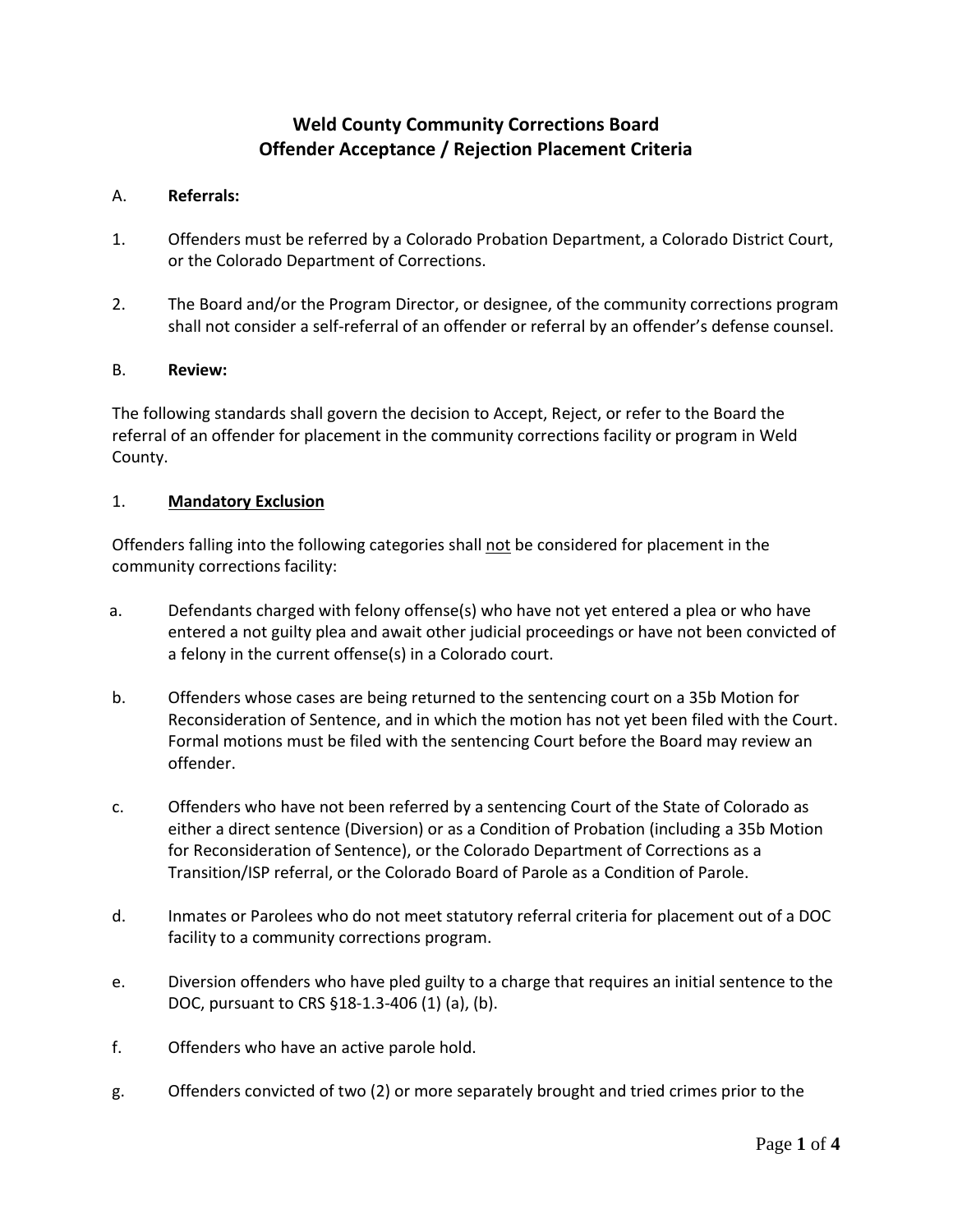referral crime for any of the Discretionary Exclusion crimes listed below within the past five (5) years from the time of the current referral, OR three (3) or more listed convictions, separately brought and tried crimes for any of the Discretionary Exclusion crimes listed below, at any time prior to the referral crime.

#### 2. **Discretionary Exclusion**

Upon indication that the community corrections program will accept the offender, offenders who meet the following shall be referred to the Board's Review Committee for further placement approval into the facility:

- a. Offenders who have been convicted of a crime when any of the original charges alleged:
- 1) Murder, Manslaughter, Criminally Negligent Homicide, Vehicular Homicide or Child Abuse Resulting in Death;
- 2) Use or Possession and Threatened Use of a Deadly Weapon, whether real or simulated;
- 3) Any offense against an At-Risk adult or juvenile;
- 4) Serious Bodily Injury (including Vehicular Assault);
- 5) First or Second Degree Assault;
- 6) First or Second-Degree Kidnapping, or Felony False Imprisonment;
- 7) Any Sexual Offense;
- 8) Human Trafficking or Stalking;
- 9) Aggravated Robbery;
- 10) First Degree Arson;
- 11) First Degree Burglary or Second-Degree Burglary of a Dwelling;
- 12) Selling of Drugs to persons under age 18;
- 13) Any Felony Escape;
- 14) Federal or out of state referrals;
- 15) DUI 4<sup>th</sup> or subsequent offense ("Felony DUI");
- 16) Special notoriety or community resistance;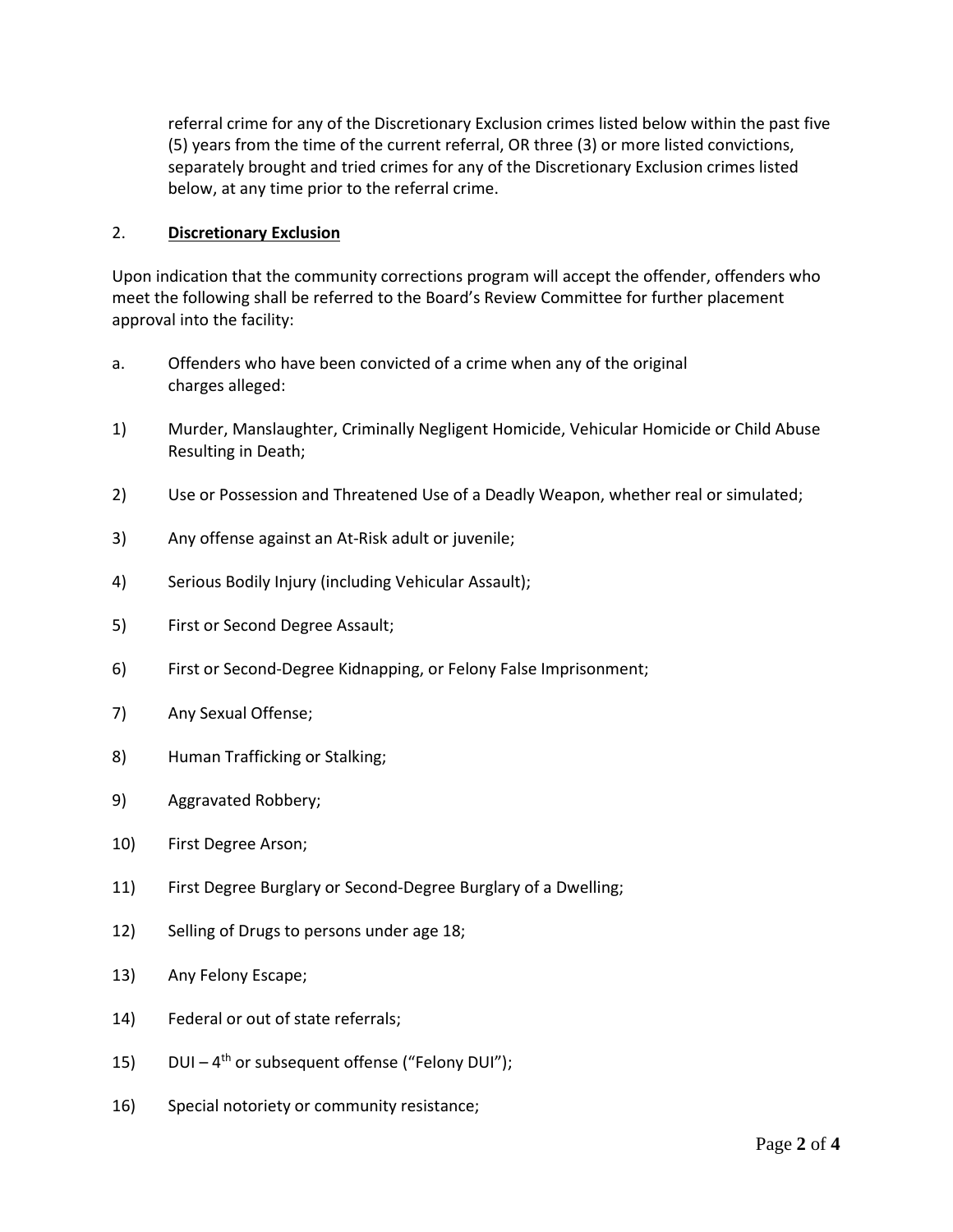- 17) Retaliation, Intimidation or Tampering with a Victim, Witness, Judge, Prosecutor and/or Juror of a case;
- 18) Any attempt, solicitation, or conspiracy to commit any of the above-listed crimes;
- 19) Offenders adjudicated of two (2) or more separately brought and tried crimes prior to the referral crime for any of the above Discretionary Exclusion crimes listed within the past five (5) years from the time of the current referral, OR three (3) or more listed adjudications, separately brought and tried crimes for any of the Discretionary Exclusion crimes listed above, at any time prior to the referral crime;
- b. Any offender previously rejected by the Board or any offender Rejected After Acceptance by either the Board or the facility within the past three (3) years from the time of the current referral;
- c. Offenders deemed unemployable;
- d. Offenders who commit a new criminal offense during the disposition and/or process of a possible Direct Sentence (Diversion), Transition, ISP, Condition of Parole placement referral and in which the new charge(s) have not been resolved by a plea;
- e. Offenders who do not originate from and/or are releasing to Weld County; or
- f. Offenders with active felony warrants outside of the territorial boundaries of Colorado or any U.S. Immigration and Custom Enforcement detainers.

## **3. Structured Decision-Making Process**

The Board shall develop and use a structured, research-based decision-making process that combines professional judgement and an actuarial risk and needs assessment tool. To help determine whether to accept or reject an offender referred for placement, the Program Director or designee of the community corrections facility/program shall utilize professional judgement and complete the approved actuarial risk and needs assessment tool on each offender referred for placement. If the offender referral requires additional review by the Board, as prescribed herein these criteria, a copy of the completed actuarial risk and needs assessment tool for the referred offender shall be included in the referral materials presented to the Board.

## **4. Inclusions**

All other offenders shall be considered for placement and may be accepted by the Program Director or designee of the community corrections facility/program without further Board review or approval. Designated Board staff shall assure adherence by the Program Director or designee of the community corrections facility/program, of referrals meeting the definition of Inclusions. The Program Director, at his/her discretion, may refer to the Board any offender/case involving special or unusual circumstances. Examples of special circumstances may include but are not limited to an offender's physical, mental and family circumstances; outstanding achievements; or mitigating